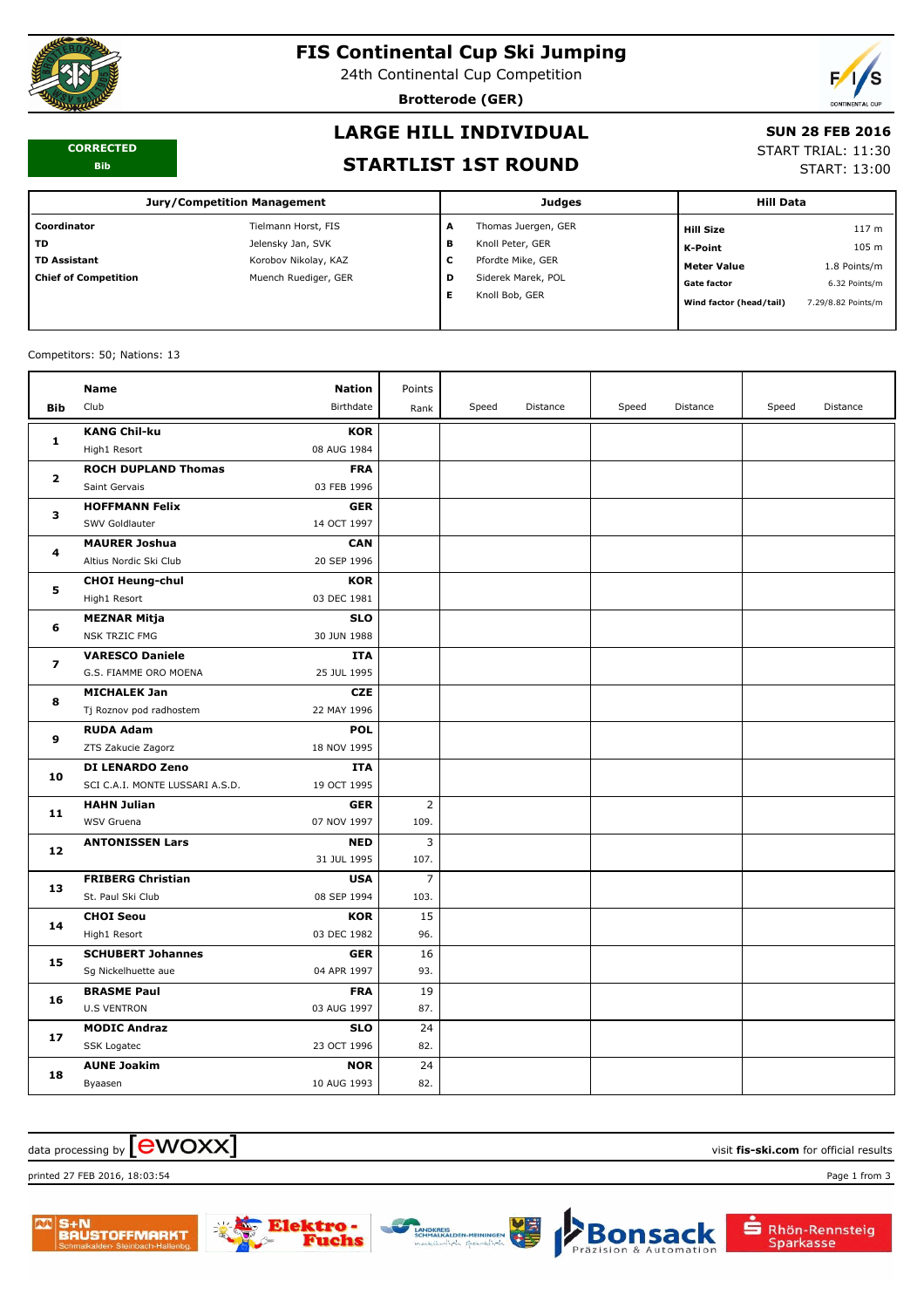

# **FIS Continental Cup Ski Jumping**

24th Continental Cup Competition

**Brotterode (GER)**



## **LARGE HILL INDIVIDUAL**

#### **SUN 28 FEB 2016**

**CORRECTED Bib**

## **STARTLIST 1ST ROUND**

START TRIAL: 11:30  $STAPT: 13:00$ 

|     |                                         |                           |            |       |          |       |          |       | JIANI, 19.00 |
|-----|-----------------------------------------|---------------------------|------------|-------|----------|-------|----------|-------|--------------|
|     | Name                                    | <b>Nation</b>             | Points     |       |          |       |          |       |              |
| Bib | Club                                    | Birthdate                 | Rank       | Speed | Distance | Speed | Distance | Speed | Distance     |
|     | <b>KUS Jan</b>                          | <b>SLO</b>                | 25         |       |          |       |          |       |              |
| 19  | SSK Ilirija                             | 08 MAR 1998               | 81.        |       |          |       |          |       |              |
|     | <b>LEAROYD Jonathan</b>                 | <b>FRA</b>                | 29         |       |          |       |          |       |              |
| 20  | Courchevel                              | 03 NOV 2000               | 78.        |       |          |       |          |       |              |
|     | <b>BIRCHLER Tobias</b>                  | SUI                       | 39         |       |          |       |          |       |              |
| 21  | Einsiedeln                              | 29 JUL 1997               | 72.        |       |          |       |          |       |              |
|     | <b>PUNGERTAR Matjaz</b>                 | <b>SLO</b>                | 45         |       |          |       |          |       |              |
| 22  | <b>SSK Menges</b>                       | 14 AUG 1990               | 69.        |       |          |       |          |       |              |
| 23  | <b>COLLOREDO Sebastian</b>              | <b>ITA</b>                | 50         |       |          |       |          |       |              |
|     | GRUPPO SCIATORI FIAMME GIALLE           | 09 SEP 1987               | 67.        |       |          |       |          |       |              |
| 24  | <b>KAELIN Pascal</b>                    | SUI                       | 60         |       |          |       |          |       |              |
|     | Einsiedeln                              | 11 JAN 1993               | 63.        |       |          |       |          |       |              |
| 25  | <b>HEINRICH Tim</b>                     | <b>GER</b>                | 60         |       |          |       |          |       |              |
|     | Wsv Schmiedefeld                        | 06 MAY 1995               | 63.        |       |          |       |          |       |              |
| 26  | <b>JELAR Ziga</b>                       | <b>SLO</b>                | 70         |       |          |       |          |       |              |
|     | Sk Triglav kranj                        | 22 OCT 1997               | 61.        |       |          |       |          |       |              |
| 27  | <b>ZNISZCZOL Aleksander</b>             | <b>POL</b>                | 72         |       |          |       |          |       |              |
|     | WSS Wisla                               | 08 MAR 1994               | 60.        |       |          |       |          |       |              |
| 28  | <b>SCHULER Andreas</b><br>Einsiedeln    | <b>SUI</b><br>30 DEC 1995 | 85<br>55.  |       |          |       |          |       |              |
|     | <b>PRISLIC Ernest</b>                   | <b>SLO</b>                | 103        |       |          |       |          |       |              |
| 29  | SK Zagorje                              | 30 SEP 1993               | 51.        |       |          |       |          |       |              |
|     | <b>JOHANSSON Robert</b>                 | <b>NOR</b>                | 115        |       |          |       |          |       |              |
| 30  | Soere Aal IL                            | 23 MAR 1990               | 49.        |       |          |       |          |       |              |
|     | <b>WINTER Paul</b>                      | <b>GER</b>                | 125        |       |          |       |          |       |              |
| 31  | SC Willingen                            | 05 OCT 1997               | 48.        |       |          |       |          |       |              |
|     | <b>MIETUS Krzysztof</b>                 | <b>POL</b>                | 126        |       |          |       |          |       |              |
| 32  | AZS Zakopane                            | 08 MAR 1991               | 47.        |       |          |       |          |       |              |
| 33  | <b>BIEGUN Krzysztof</b>                 | <b>POL</b>                | 127        |       |          |       |          |       |              |
|     | SS-R LZS Sokol Szczyrk                  | 21 MAY 1994               | 46.        |       |          |       |          |       |              |
| 34  | <b>MURANKA Klemens</b>                  | <b>POL</b>                | 130        |       |          |       |          |       |              |
|     | TS Wisla Zakopane                       | 31 AUG 1994               | 45.        |       |          |       |          |       |              |
| 35  | <b>STURSA Vojtech</b>                   | <b>CZE</b>                | 164        |       |          |       |          |       |              |
|     | Dukla Liberec                           | 03 AUG 1995               | 40.        |       |          |       |          |       |              |
| 36  | <b>HUBER Daniel</b>                     | <b>AUT</b>                | 168        |       |          |       |          |       |              |
|     | SC Seekirchen-Salzburg                  | 02 JAN 1993               | 38.        |       |          |       |          |       |              |
| 37  | <b>JUSTIN Rok</b><br>SSD Stol Zirovnica | <b>SLO</b><br>06 APR 1993 | 171<br>36. |       |          |       |          |       |              |
|     | <b>VELTA Rune</b>                       | <b>NOR</b>                | 190        |       |          |       |          |       |              |
| 38  | Lommedalen IL                           | 19 JUL 1989               | 31.        |       |          |       |          |       |              |
|     | <b>DIETHART Thomas</b>                  | <b>AUT</b>                | 219        |       |          |       |          |       |              |
| 39  | UVB Hinzenbach-Oberoesterreich          | 25 FEB 1992               | 29.        |       |          |       |          |       |              |
| 40  | <b>KOZISEK Cestmir</b>                  | CZE                       | 220        |       |          |       |          |       |              |
|     | LSK Lomnice nad Popelkou                | 09 NOV 1991               | 28.        |       |          |       |          |       |              |
| 41  | <b>BJOERENG Joacim Oedegaard</b>        | <b>NOR</b>                | 232        |       |          |       |          |       |              |
|     | Roeykenhopp                             | 14 DEC 1995               | 25.        |       |          |       |          |       |              |
| 42  | <b>SCHIFFNER Markus</b>                 | AUT                       | 317        |       |          |       |          |       |              |
|     | UVB Hinzenbach-Oberoesterreich          | 05 JUN 1992               | 20.        |       |          |       |          |       |              |
|     |                                         |                           |            |       |          |       |          |       |              |

data processing by **CWOXX** and  $\overline{C}$  and  $\overline{C}$  and  $\overline{C}$  and  $\overline{C}$  and  $\overline{C}$  and  $\overline{C}$  and  $\overline{C}$  and  $\overline{C}$  and  $\overline{C}$  and  $\overline{C}$  and  $\overline{C}$  and  $\overline{C}$  and  $\overline{C}$  and  $\overline{C}$  and  $\overline{C}$ 

printed 27 FEB 2016, 18:03:54 Page 2 from 3